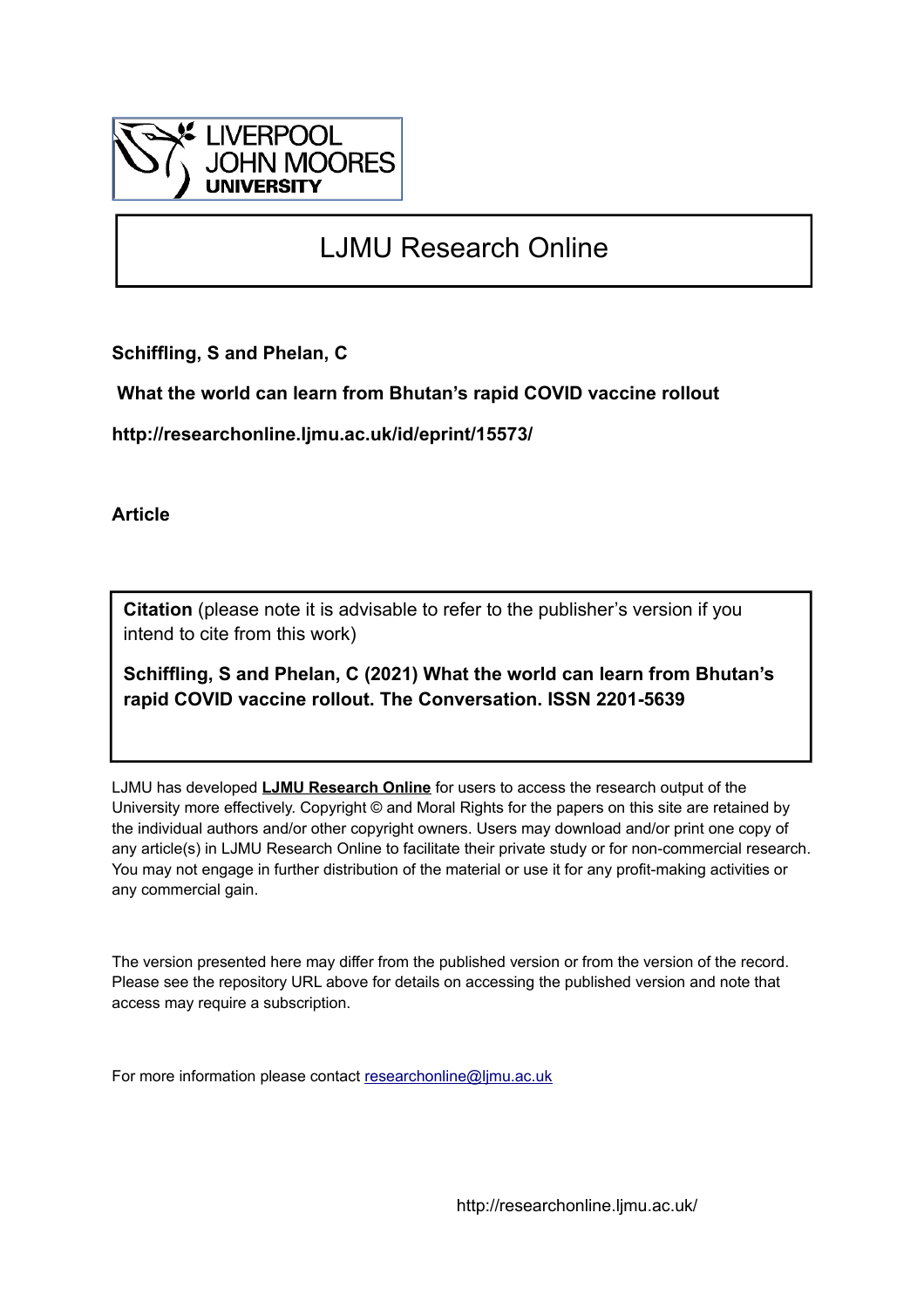# **What the world can learn from Bhutan's rapid COVID vaccine rollout**

# **Sarah Schiffling & Chris Phelan**

Nearly half the world's population [has received at least one dose](https://ourworldindata.org/covid-vaccinations) of a COVID-19 vaccine. But figures vary widely between countries. Many low and middle-income countries have barely started their vaccination campaigns.

But the tiny Himalayan nation of Bhutan isn't one of them. By the end of July, it had fully vaccinated 90% of its adults. Despite having few doctors and nurses, across [just three weeks](https://www.unicef.org.au/blog/stories/covid-vaccine-delivery) in the summer it delivered a second vaccine dose to nearly every adult in the country. This is a remarkable [success](https://www.theguardian.com/world/2021/jul/27/bhutans-rapid-covid-vaccine-rollout-hailed-as-international-success-story)  [story](https://www.theguardian.com/world/2021/jul/27/bhutans-rapid-covid-vaccine-rollout-hailed-as-international-success-story) for one of the [least developed countries](https://unctad.org/topic/least-developed-countries/list) in the world.

[Health minister Dechen Wangmo](https://thediplomat.com/2021/06/bhutans-health-minister-on-navigating-the-pandemic-as-a-small-state/) credits solidarity, Bhutan's small size and its science-based policymaking for its success. Its achievement highlights how logistical challenges and vaccine hesitancy can be overcome.

#### **Donations are crucial**

Bhutan's success wouldn't have been possible without international cooperation. Its first vaccines were [donated by India.](https://www.hindustantimes.com/india-news/bhutan-maldives-first-to-benefit-from-india-s-vaccine-maitri-101611191910201.html) By March 2021, India had sent 450,000 doses of the AstraZeneca vaccine, enough to give all eligible adults in Bhutan their first dose in the spring.

## **Fight back against disinformation. Get your news here, direct from experts**

#### Get newsletter

But getting hold of second doses was a challenge. India's second wave soon arrived, causing it to prioritise domestic immunisations and [ban vaccine exports](https://www.thehindu.com/news/international/hit-by-indias-vaccine-export-ban-bhutan-seeks-help/article35006213.ece). Bhutan's immediate source of doses had dried up, while India's mounting caseload over the border posed a rapidly increasing infection risk.

After a tense wait, [500,000 doses](https://www.unicef.org/bhutan/press-releases/bhutan-receives-500000-doses-covid-19-vaccines-through-covax) of the Moderna vaccine came from the US through [Covax,](https://www.gavi.org/vaccineswork/covax-explained) the vaccine-sharing initiative. An additional [250,000](https://www.southasiamonitor.org/bhutan/bhutan-receive-250000-astrazeneca-vaccines-denmark) doses of the AstraZeneca vaccine came from Denmark, followed by supplies of AstraZeneca, Pfizer and Sinopharm vaccines from Bulgaria, Croatia, China and other countries.

## **Planning makes the logistics work**

Distribution was another big part of the puzzle. Bhutan is remote. Land access is only possible on a few roads from India. The Covax vaccines arrived by air at Paro International Airport. One of the most [challenging landings](https://simpleflying.com/bhutan-paro-airport-exclusivity/) in the world, Paro sits in a deep valley. The surrounding peaks are as high as 5,500 metres.

Domestic transport is also challenging. Bhutan's population of almost 750,000 is scattered over an area roughly the size of Switzerland. Not all of the mountainous country is accessible by road.

Because of this, the health ministry had to plan in detail how to get all adults their first and second doses as quickly as possible. This involved extensive field visits to remote districts, to map where people were and identify possible vaccination sites. The visits also [established ways of](https://news.un.org/en/story/2021/05/1092422)  [supplying](https://news.un.org/en/story/2021/05/1092422) these sites – by road, air or even on foot for the most inaccessible areas.

Schools, monasteries and other public buildings [were used](https://www.gov.bt/covid19/vaccination-distribution-plan-moh/) as vaccination centres. Keeping vaccines sufficiently cold at smaller locations could be challenging, so district hubs were created across the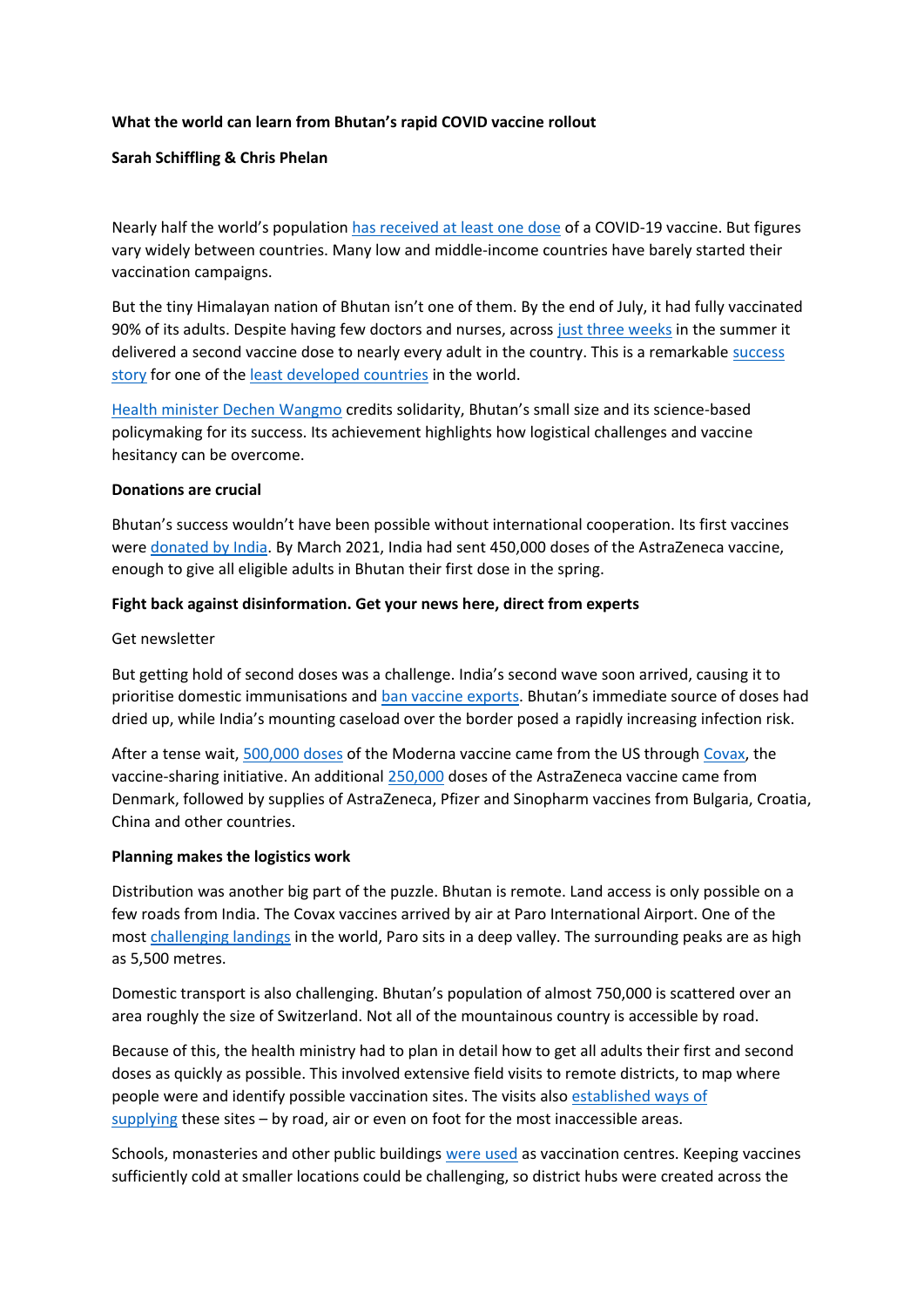country to store vaccines and coordinate distribution to smaller sites as doses were needed. Domestic flights and a helicopter shuttle service were used to move doses around the country.

And a digital platform – the [Bhutan Vaccination System](https://www.asia-pacific.undp.org/content/rbap/en/home/presscenter/pressreleases/2021/a-new-digital-system-drives-bhutan-s-covid-19-vaccination-succes.html) – helped speed up the rollout of second doses. It allowed people to pre-register online before receiving their jab and so not waste time filling in personal details at the vaccine centre.



Covax vaccine supplies arriving at Paro airport. [US Department of State](https://commons.wikimedia.org/wiki/File:The_United_States_Delivers_COVID-19_Vaccine_Doses_to_Bhutan_(51307679170).png)

User research was also central to Bhutan's [planning phase.](https://gh.bmj.com/content/6/5/e005977) The health ministry ran online conferences with healthcare workers and authorities at district and village level to highlight expected challenges. Simultaneously, the ministry mobilised and trained healthcare workers to vaccinate and monitor patients.

But with only 376 doctors in the country, the planning phase soon identified a shortage of medical personnel. So 50 registered doctors known to be studying overseas were [recalled.](http://www.populationmedicine.eu/Recalling-doctors-back-to-Bhutan-for-COVID-19,125913,0,2.html)

Nurses and healthcare workers were supported by the "[Guardians of the Peace](https://desuung.org.bt/)" – a part volunteering, part national service programme that has been run in Bhutan for the last decade and has 4,500 members. These guardians encouraged people to get vaccinated and helped manage vaccine centres.

## **Set a good example**

Good leadership has also been a hallmark of Bhutan's vaccine rollout. There are [high levels of](https://www.theatlantic.com/international/archive/2021/02/coronavirus-pandemic-bhutan/617976/)  [trust](https://www.theatlantic.com/international/archive/2021/02/coronavirus-pandemic-bhutan/617976/) in the country's political leaders. This has been helped during the pandemic by the government having two doctors and two public health experts in its [11-member cabinet.](https://www.cabinet.gov.bt/the-cabinet/) The prime minister and the health minister have spent substantial time on the national response to COVID-19.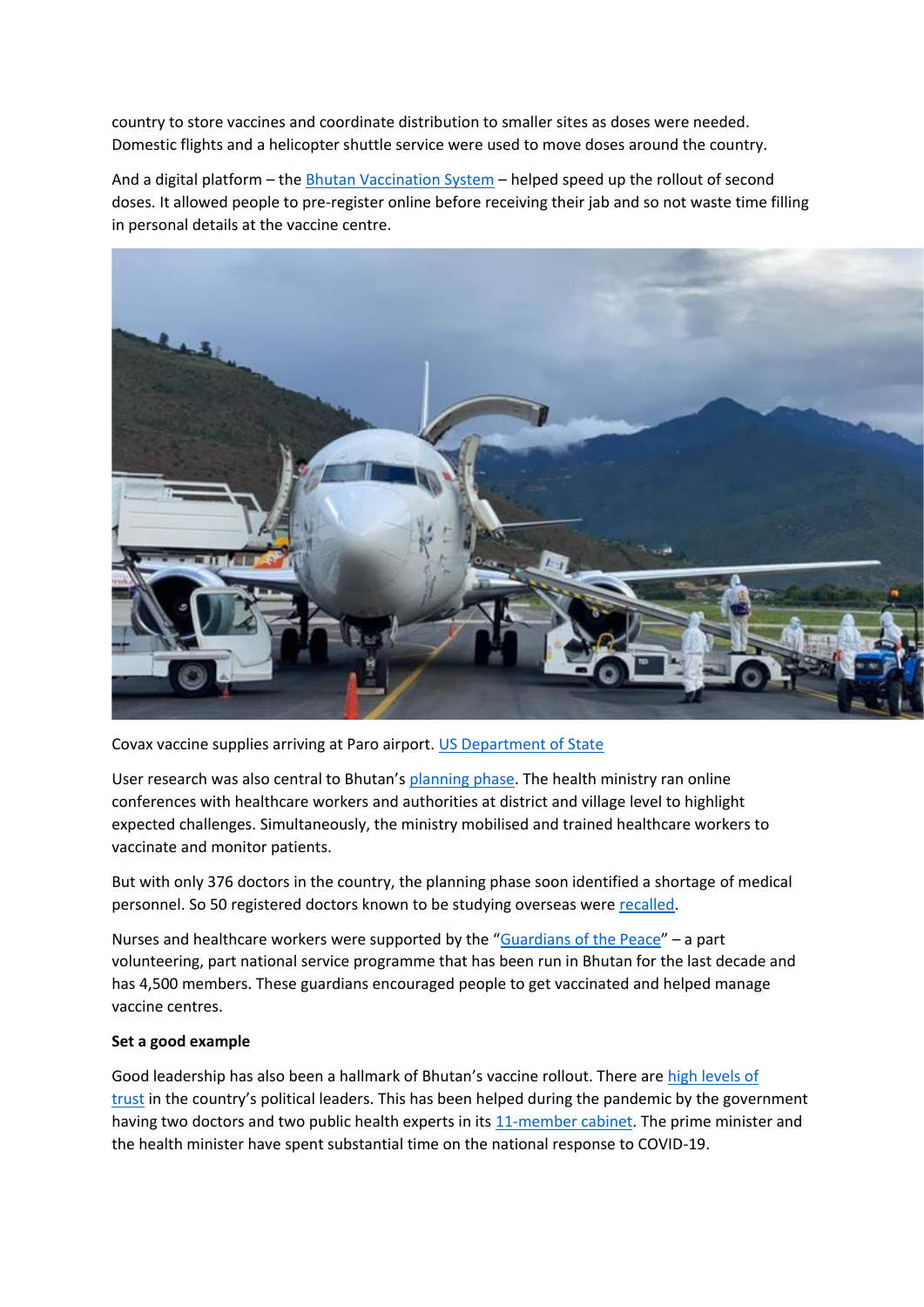The role of King Jigme Khesar Namgyel Wangchuck should also not be underestimated. While Bhutan became a [constitutional monarchy](https://www.britannica.com/topic/constitutional-monarchy) in 2008, transitioning to having a democratically elected government, the king is still much revered. His presence has been felt throughout the country, as he has travelled to remote settlements to oversee protection measures.

One such journey was a [five-day trek](https://www.reuters.com/world/asia-pacific/bhutan-king-treks-across-mountains-hold-down-covid-19-fatality-count-2021-06-25/) to meet and thank healthcare workers. Leading by example, he quarantines in a hotel whenever he returns to the capital.

Bhutan's politicians also [engaged with the public](https://www.ajtmh.org/view/journals/tpmd/104/2/article-p441.xml) to overcome vaccine hesitancy. A survey studied the public's concerns, with the government's response focusing on communicating the science behind the vaccine. [Uptake was promoted](http://www.moh.gov.bt/update-our-gyenkhu-6/) by social media influencers and television and film personalities.

Cultural sensitivity was also crucial to ensuring public support. For example, [Buddhist](https://www.economist.com/graphic-detail/2021/04/08/bhutan-vaccinated-almost-all-its-adults-against-covid-19-in-a-week)  [monks](https://www.economist.com/graphic-detail/2021/04/08/bhutan-vaccinated-almost-all-its-adults-against-covid-19-in-a-week) determined when to roll the vaccines out and picked the most auspicious time (the majority of the population is Buddhist). Monks also determined that the first dose should be administered by a women and given to a women born in the Year of the Monkey.



The speed of the rollout didn't compromise efforts to make it compatible with Buddhist customs. [Wantanee Chantasilp/Shutterstock](https://www.shutterstock.com/image-photo/two-young-monks-walking-on-puna-1099642451)

Not every country can achieve what Bhutan has. Having a small population and high trust in authorities facilitated this rollout. But Bhutan demonstrates that a fast and equitable vaccine rollout is possible in low and middle-income countries.